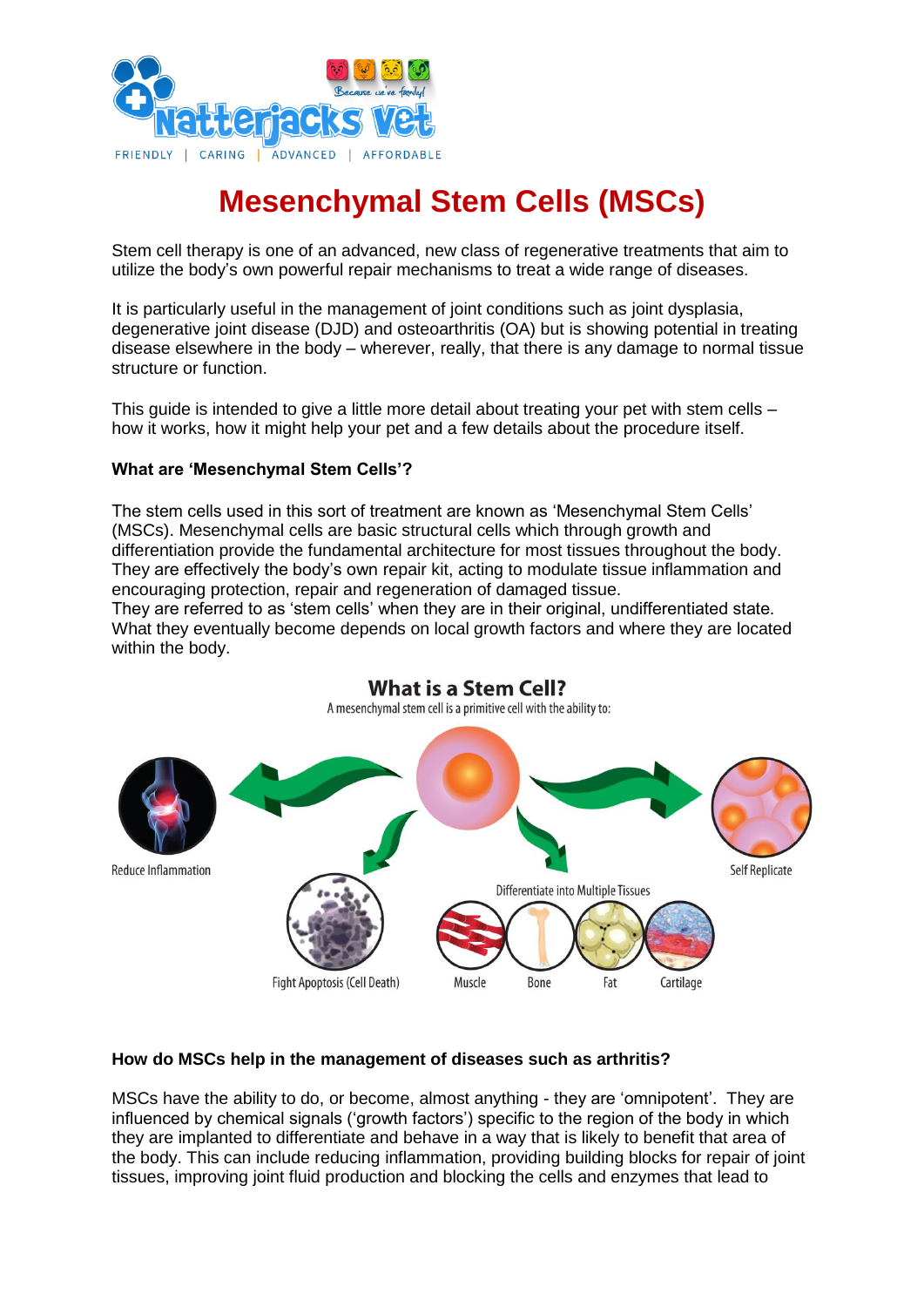

cartilage destruction. MSCs have an affinity for damaged tissues and once activated by local growth factors they will do what they can to resolve or improve matters. This does not mean that they can create a whole new joint or undo the extensive remodelling of joints that occurs with advanced arthritis but they can help patch things up, improve the way the joint functions and slow the pace of future degeneration.



# **At what stage is it appropriate to consider using stem cells?**

Stem cells can be used at any age or stage of disease. Young dogs with elbow dysplasia often have quite marked degenerative change at only 6 months of age and early treatment is often recommended in these cases in the hope of minimising long-term joint damage. Likewise older dogs with severe end-stage arthritis and extensive remodelling (where a joint is physically deformed by the degeneration) are still good candidates; despite the advanced damage, the reduction in inflammation and improvement in joint fluid and cartilage health leads to reduced pain and significant improvements in mobility.

# **What are the side effects of treatment with MSCs?**

MSCs are 'autologous' which means that they originate from the patient's own body. They therefore carry no risk of side effects or provoking an adverse reaction, unlike conventional anti-inflammatory drugs and painkillers. There are some small risks and aftercare considerations associated with the procedure to obtain and implant the stem cells but these are relatively minor and/or short-lived - see later.

#### **How quickly after implanting are improvements seen and how long do the effects last?**

This seems to be highly variable with some patients improved within a matter of days and others taking 6 weeks or longer before any benefits are seen. However by 12 weeks postimplantation nearly all patients can expect to be showing signs of improvement – this may be in the form of reduced lameness, decreased pain or stiffness (particularly after rest), improved mobility and a greater ability and willingness to exercise. It is worth trying to make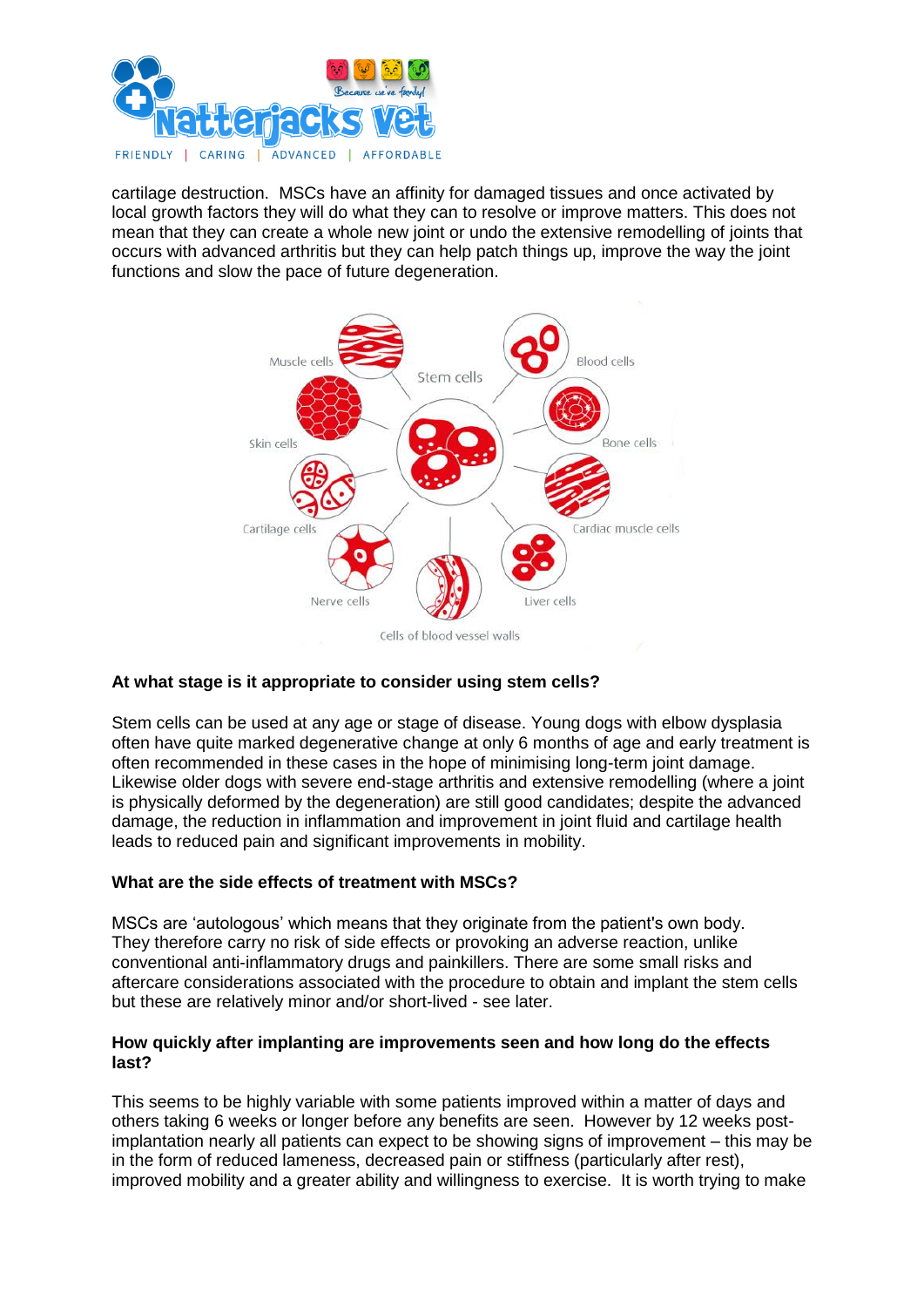

a checklist of your pet's symptoms prior to treatment and make a note of any changes in the weeks and months following MSC implantation to help assess how well your pet is doing.

In many cases, a single treatment has resulted in a sustained improvement such that repeat treatment has not been needed – this seems to particularly be the case in younger dogs with early degenerative joint disease. In other patients the beneficial effects have seemed to fade after 6 to 9 months of treatment. It is difficult to give an average figure as every patient seems to respond so differently but for most patients with moderate arthritis benefits appear to last around 12 to 18 months – sometimes a little longer, sometimes a little less.

Inevitably there are always a small proportion if animals who fail to respond significantly to treatment with MSCs. This may be due to the presence of generalised/systemic illness, overwhelming problems elsewhere (e.g. spinal/back pain) or other mechanical factors requiring surgical intervention (such as a ruptured cruciate ligament).

# **Can treatment be repeated?**

Treatment with MSCs can be repeated as often as needed throughout your pet's life. A sample of MSCs are cryogenically preserved by the lab and these can be used to culture more cells as needed. A further sample of your pet's blood may need to be sent to the lab to assist with the growth of new cells (see later). Repeat treatment with stem cells from the lab is done at a reduced cost. Note that storage of the 'reserve' stem cells at the laboratory is included in the initial treatment cost for the first three years – after this there will be additional storage fees to pay.

#### **Can MSCs be used with other treatments?**

Yes, MSCs are compatible with a range of conventional and regenerative treatments. Recent studies have shown how PRP therapy can help facilitate stem cells and certain class-4 laser treatments (such as K-laser) can work to activate the MSCs. Treatments which assist cartilage health such as pentosan polysulphate (eg Cartrophen) are also compatible and may be even more effective when used alongside MSCs and other regenerative techniques.

#### **How are these stem cells obtained?**

The stem cells are typically removed - or 'harvested' - from your pet via a simple operation to remove a teaspoon of stem-cell rich fat (adipose tissue) from underneath the skin. This is usually from an area of fat in the groin (inguinal fat) but can be from just inside the abdomen (falciform fat). These areas of fat are particularly dense in MSCs. The fat is then chilled and sent to the laboratory via same-day courier as it is imperative that the cells are kept alive (as with blood and organ donation). A sample of your pet's blood is taken and sent with the fat as this is used by the lab to help the stem cells grow and multiply. After a few weeks of growth and multiplication the lab will have grown sufficient stem cells (several million) to enable treatment. These cells are then concentrated into small vials and cryogenically preserved before being dispatched to the practice via same day courier in specially insulated boxes containing dry ice.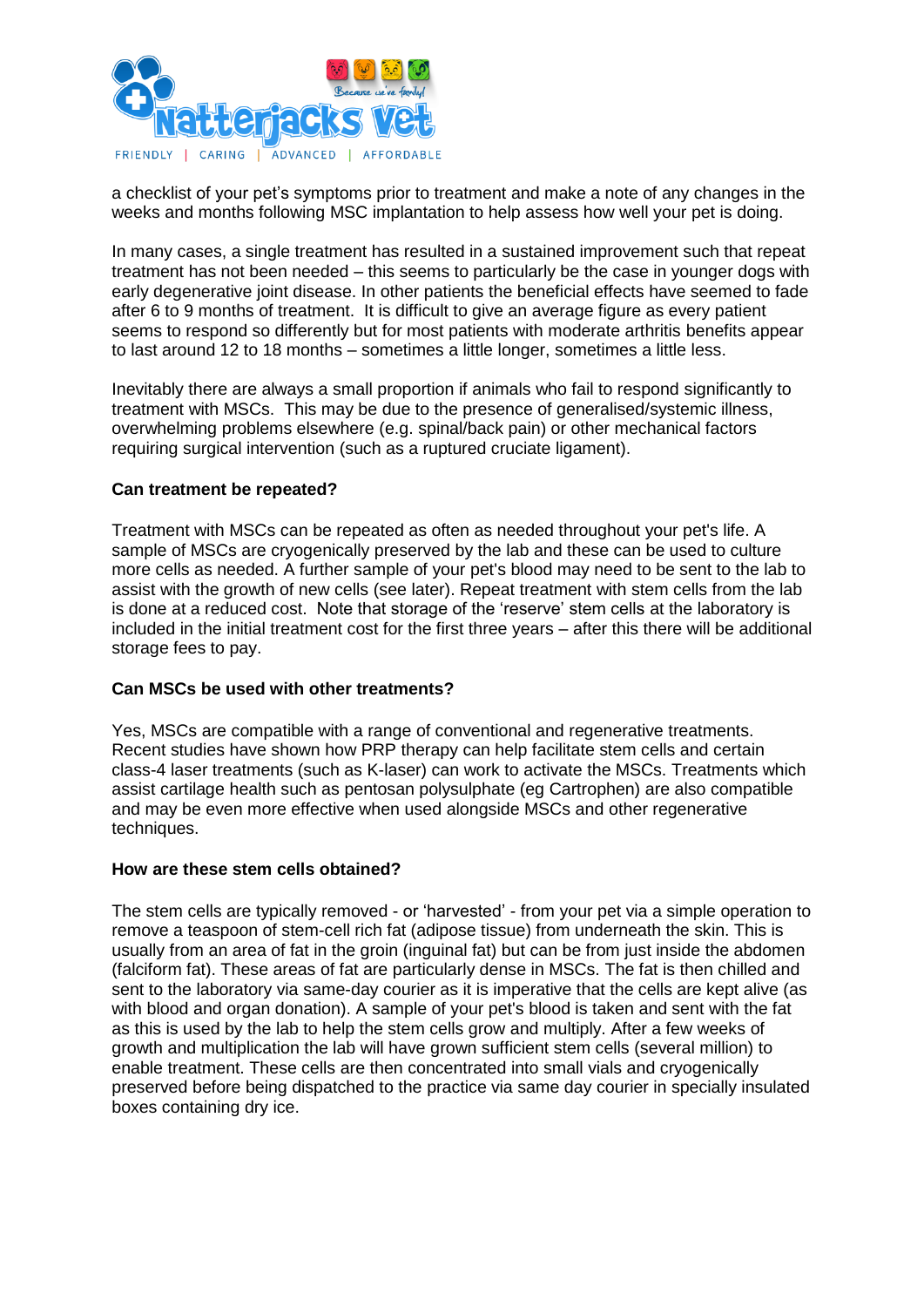



*Stem cells multiplying in the lab*

# **How are the stem cells implanted?**

Implantation is relatively straightforward and usually performed under sedation. For joints, an area of 4-6 inches around the joint will need to be clipped of hair and then thoroughly cleaned to ensure complete sterility. The stem cells are then defrosted before being inserted into the centre of the affected joint using a long needle. In some instances stem cells may be used systemically via the bloodstream and in these cases the stem cells are given via an intravenous catheter (usually without need for sedation).

#### **What aftercare is required after the stem cell 'harvest' procedure?**

As the initial stem cell harvest procedure involves a general anaesthetic and a small operation, there is a little more aftercare required than the subsequent implantation.

The incision in the groin used to retrieve the fat sample may have dissolvable stitches or may have removable sutures that will need removing by a nurse after 10 days - you should be told which is applicable to your pet upon discharge. Either way, it is imperative that they are not allowed to lick the area so an elizabethan collar (or similar) should be used at all times to reduce the risk of self-trauma. Your pet should be kept in a clean, dry environment and kept rested for 10 days after the procedure. Short lead walks of up to 10 minutes are acceptable but do not do more than this until you have been given the green light to do so after a nurse has checked the wound and removed any stitches. Nurse checks are usually performed after 7-10 days (usually 10 days if stitches need to be removed).

The area of groin used for the harvest has a very rich blood supply and is subject to a lot of movement so it is not unusual for heavy bruising to appear in the days after the operation. This can be quite extensive in some cases but do not be alarmed as it is not unusual and will resolve over a week or so. If your pet will let you then a an ice pack applied to the area 3-4 times per day for the first 2 days can be quite helpful. If you are worried by the amount of bruising then do not hesitate to contact us for re-assurance (emailing a photo is useful)

You may also notice that an area of hair has been clipped from your pet's neck and there may be some bruising here too - this is because a reasonably large amount of blood needs to be obtained from your pet to help the lab culture the stem cells. If this area looks sore then apply a little arnica, aloe or antiseptic cream (savlon/sudocrem).

#### **What aftercare is required after stem cell implantation?**